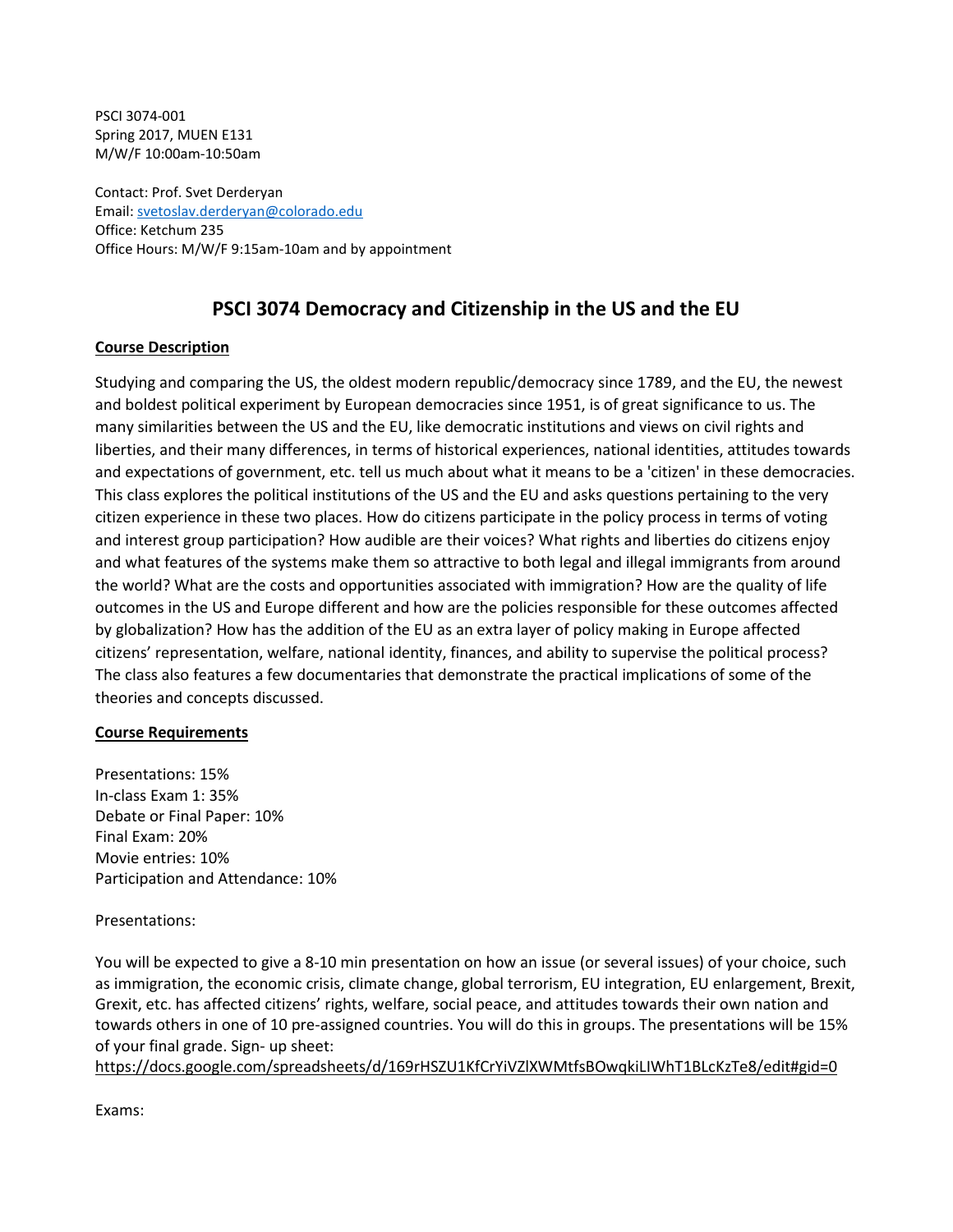There will 2 exams in this class. The midterm will be on March 5. The final will be on May 6 and will be cumulative. The midterm will be 35% of your final grade, while the final will be 20%.

### Debate:

We will have an in-class Oxford style debate in the end of the semester with two panels arguing two opposing perspectives on whether Europe and the US should embrace globalization, with its costs and opportunities, as a means to provide more rights and welfare for their citizens, or alternatively, should reassert their individual national perspectives and prerogatives and try to restrict the effects of globalization in order to better protect the interest of their citizens. The 6-8 volunteers in the debate will be exempt from having to write a final paper for the course but will write and submit outlines of their arguments (talking points). The rest of the class will try to make at least one valuable contribution to the debate. The debate will be 10% of your final grade and will take place on the last day of this class.

Sign-up sheet: https://docs.google.com/spreadsheets/d/1w2FK8qRRz97RmuYo6i9jXdTWaeIaHPV7 flevDx0YE0/edit#gid=0

### Final Paper:

You are expected to write one 6-page paper focusing on two developing countries and explaining how an issue (or several issues) of your choice, such as immigration, economic crises, climate change, global terrorism, EU integration, EU enlargement, Brexit, Grexit, etc. has led to a differential outcome for the citizens of 2 countries in terms of rights, welfare, social peace, and attitudes towards their own nation and towards others. 10% of the final grade, due May  $2^{nd}$ .

# Movie Entries:

We will see 3 documentaries in this class. You are responsible to submit two short reactions (max 1 page single spaced) to 2 documentaries of your choice connecting your impressions with the class readings. These documentaries serve an important goal – to demonstrate the real world applications of the theories and concepts we will be discussing in class. You will submit these in a single word document whenever you have completed the two reaction entries but before April 25<sup>th</sup>.

Attendance and Participation:

Many of the lectures will be presented in a style that will give plenty of opportunities for in-class participation to the students. The frequency and quality of your comments, as well as your attendance, will shape your final participation grade. If we have one or several pop quizzes in class, those will also factor in your participation grade.

**B+** 87-89 **C+** 77-79 **D+** 67-69 **A** 94-100 **B** 83-86 **C** 73-76 **D** 63-66 **F** 0-59 **A-** 90-93 **B-** 80-82 **C-** 70-72 **D-** 60-62

I will grade your work on the following (standard) scale.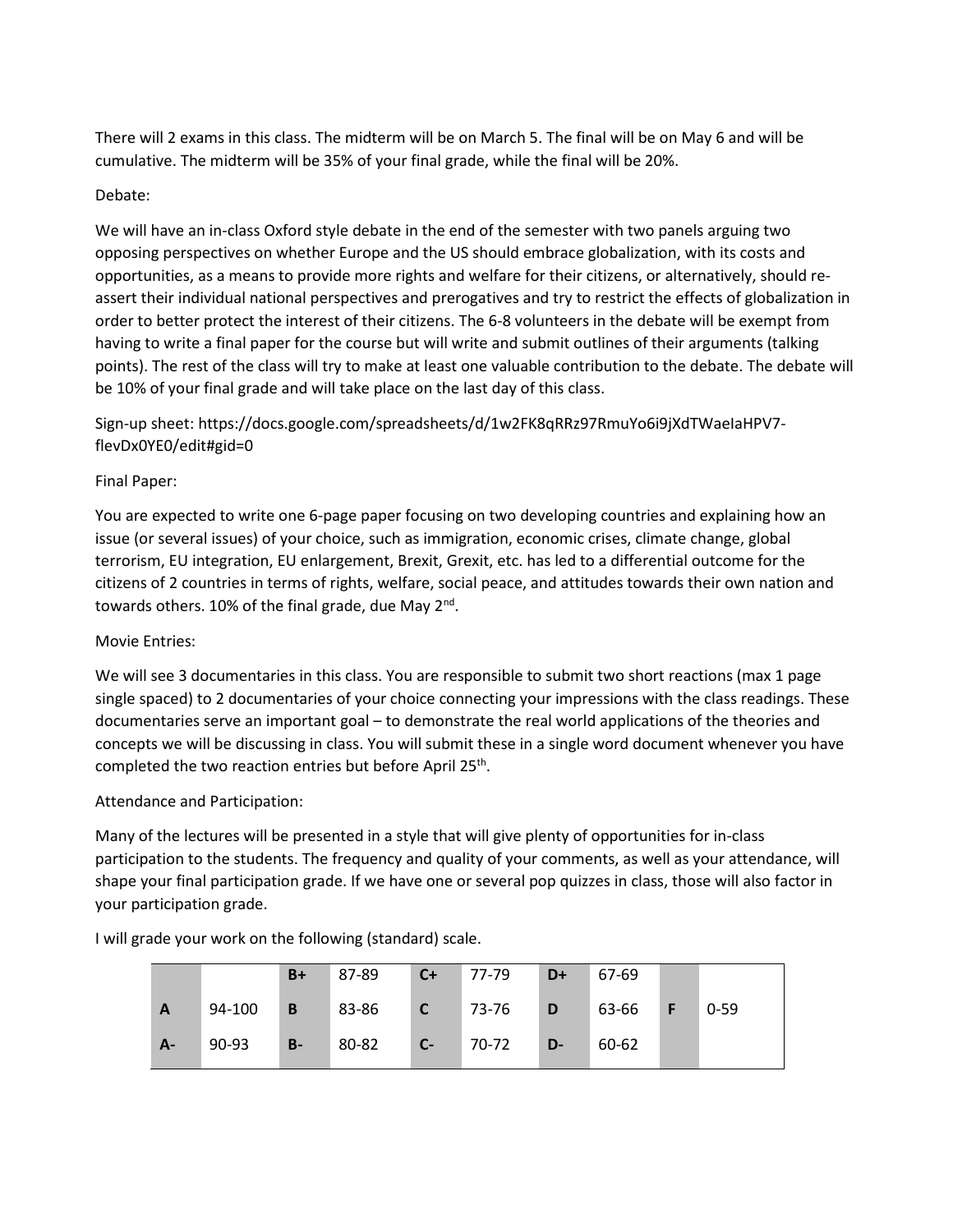### **Required Texts and Materials**

Kollman, Ken. 2015. *The American Political System.* New York: W.W. Norton & Company.

All other required readings in the course schedule are available electronically, either through **D2L** or directly **ONLINE**

- A few suggested additional news sources are listed below:
- *The Financial Times* (British daily newspaper with quality information)
- *The Economist* (weekly British news magazine with a good comparative perspective)
- *De Spiegel* (popular German news magazine with online content available in English)
- *The New York Times* (decent coverage of various regions across the world)

### **Original Work + Honor Code**

It is expected that all work you do in this course represents original work not previously or simultaneously handed in for credit in another course. All work for this course falls under the University's Honor Code.

### **Questions and Absences**

If you have questions about the course, please come see me after class or during office hours. In general I will not be able to answer substantive questions over email. If you have to miss class on the day of an exam, then you must write and explain beforehand in all but the most unusual circumstances. Attendance is required.

### **Course Schedule**

# Democracy in the US – constitutional design, citizen participation, and socioeconomic outcomes

### 1. **Jan 17 Introduction and Expectations**

2. **Jan 19 The US Constitution and the Pillars of Presidentialism** – Kollman, Chapter 2: The Constitution and Chapter 6: The Presidency

# 3. **Jan 22 Federalism**

Kollman, Chapter 3: Federalism

4. **Jan 24 Citizen Participation in US politics and the US party system** Chapter 10: Political Participation GLM, Ch. 11, Elections, Electoral Systems, and Referendums (pp.366-376) Putnam, R. 1995. "Bowling Alone: America's Declining Social Capital"

Federalist 10, 57, 78 <http://www.constitution.org/fed/federa10.htm> <http://www.constitution.org/fed/federa57.htm> <http://www.constitution.org/fed/federa78.htm>

5. **Jan 26 Citizens' Rights and Liberties, Immigration, and How to Become a US Citizen** Kollman, Chapter 4: Civil Rights and Liberties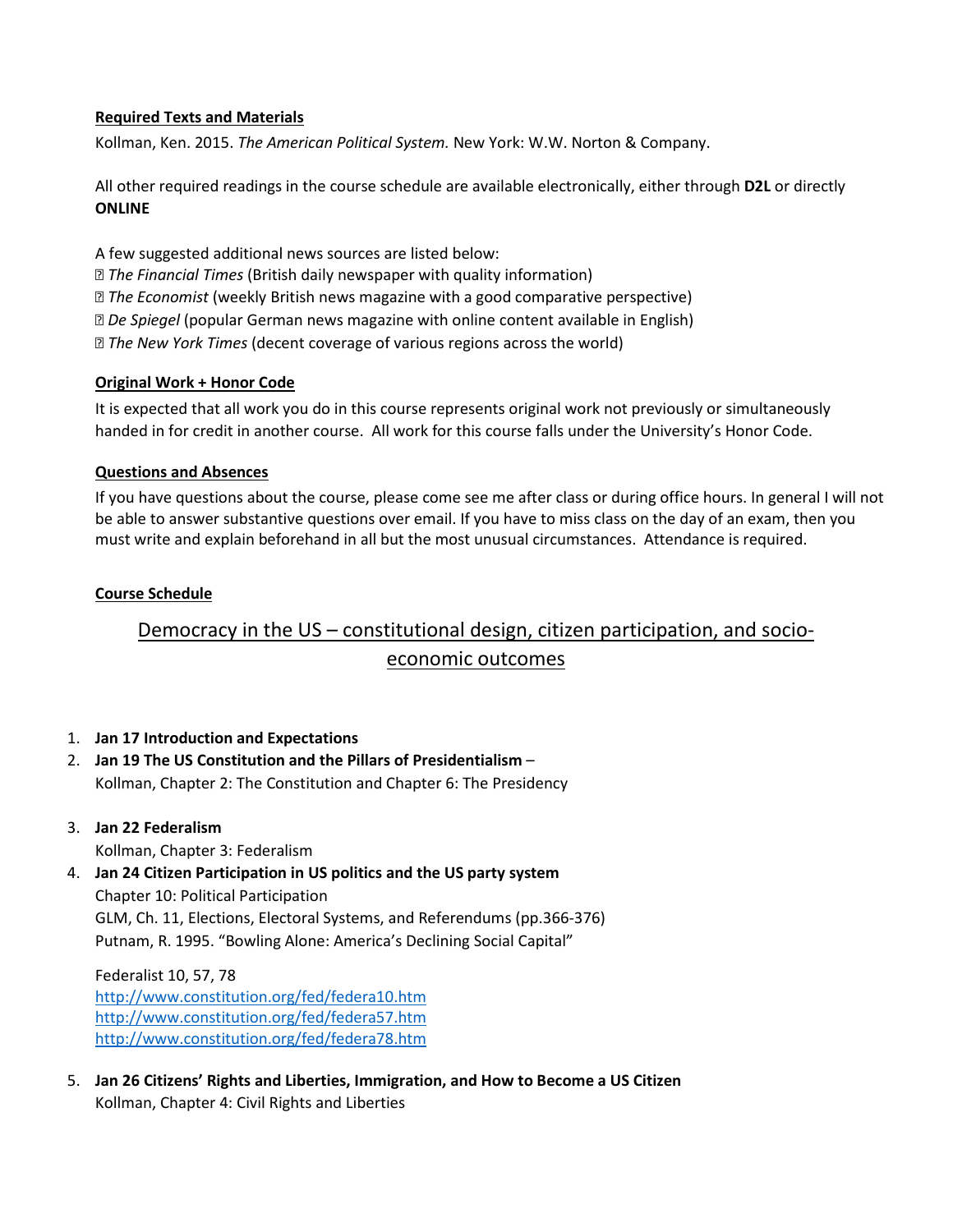What American citizenship makes possible? [https://www.wsj.com/articles/what](https://www.wsj.com/articles/what-american-citizenship-makes-possible-1469574353)-american-citizenship-makes-possible-1469574353 The meaning of US citizenship [http://beta.latimes.com/nation/la-ed-](http://beta.latimes.com/nation/la-ed-citizenship-part-1-20141005-story.html)citizenship-part-1-20141005-story.html How to become a US citizen? https://www.uscis.gov/greencard/eligibility-categories

- 6. **Jan 29 Civil Society and Interest Groups in America** Kollman, Chapter 11: Interest Groups and social movements
- 7. **Feb 31 Social Policy and quality of life in the US** Chapter 16: Social Policy Recommended documentary: Obama's deal. 2010. (PBS documentary)
- 8. **Feb 2 Who affects public policy outcomes in America** Gilens and Page, The Sad Truth About US Democracy
- 9. **Feb 5 Who affects public policy outcomes in America** Gilens and Page cont'd

Schudson, M. 1999. *The Good Citizen*

Watch in class: Teachout on the Daily Show: [http://www.cc.com/shows/the-daily-show-with-](http://www.cc.com/shows/the-daily-show-with-jon-stewart/interviews/xcieer/zephyr-teachout-extended-interview)jon[stewart/interviews/xcieer/zephyr](http://www.cc.com/shows/the-daily-show-with-jon-stewart/interviews/xcieer/zephyr-teachout-extended-interview)-teachout-extended-interview and [http://www.cc.com/video-clips/x5l17d/the-daily-show-with-](http://www.cc.com/video-clips/x5l17d/the-daily-show-with-jon-stewart-exclusive---zephyr-teachout-extended-interview-pt--2)jon-stewart-exclusive---zephyr-teachout[extended-interview-pt--2](http://www.cc.com/video-clips/x5l17d/the-daily-show-with-jon-stewart-exclusive---zephyr-teachout-extended-interview-pt--2) Recommended documentary: Inside Job. 2010. Directed by Charles Ferguson.

- 10. **Feb 7 Movie and Discussion:** C-- Jack and the United States of Money https://www.youtube.com/watch?v=kaRX5-YZEg0&list=PL2Eukwj3-a53ecluarhFrb-pa608VFMA4&index=1
- 11. **Feb 9 Movie and Discussion:** C-- Jack and the United States of Money

# Democracy in the Europe – constitutional design, citizen participation, and socioeconomic outcomes

# 12. **Feb 12 European electoral systems and citizen participation**

GLM, Ch. 11, Elections, Electoral Systems, and Referendums (pp.376-406)

# 13. **Feb 14 Traditional Party Ideologies and citizen representation**

GLM, Ch. 8, Party Families (pp. 238-75) and parts of Ch. 9, Cleavage Structures and Electoral Change (pp. 278- 92)

Dalton, 2011. Chapter 8

# 14. **Feb 16 Traditional Party Ideologies and citizen representation**

# 15. **Feb 19 Party systems in flux and the new modes of citizen mobilization**

Inglehart, R. 2008. "Changing Values among Western Publics 1970-2006." *West European Politics* 31: 130-46. Kallis, "Radical Right in Contemporary Europe"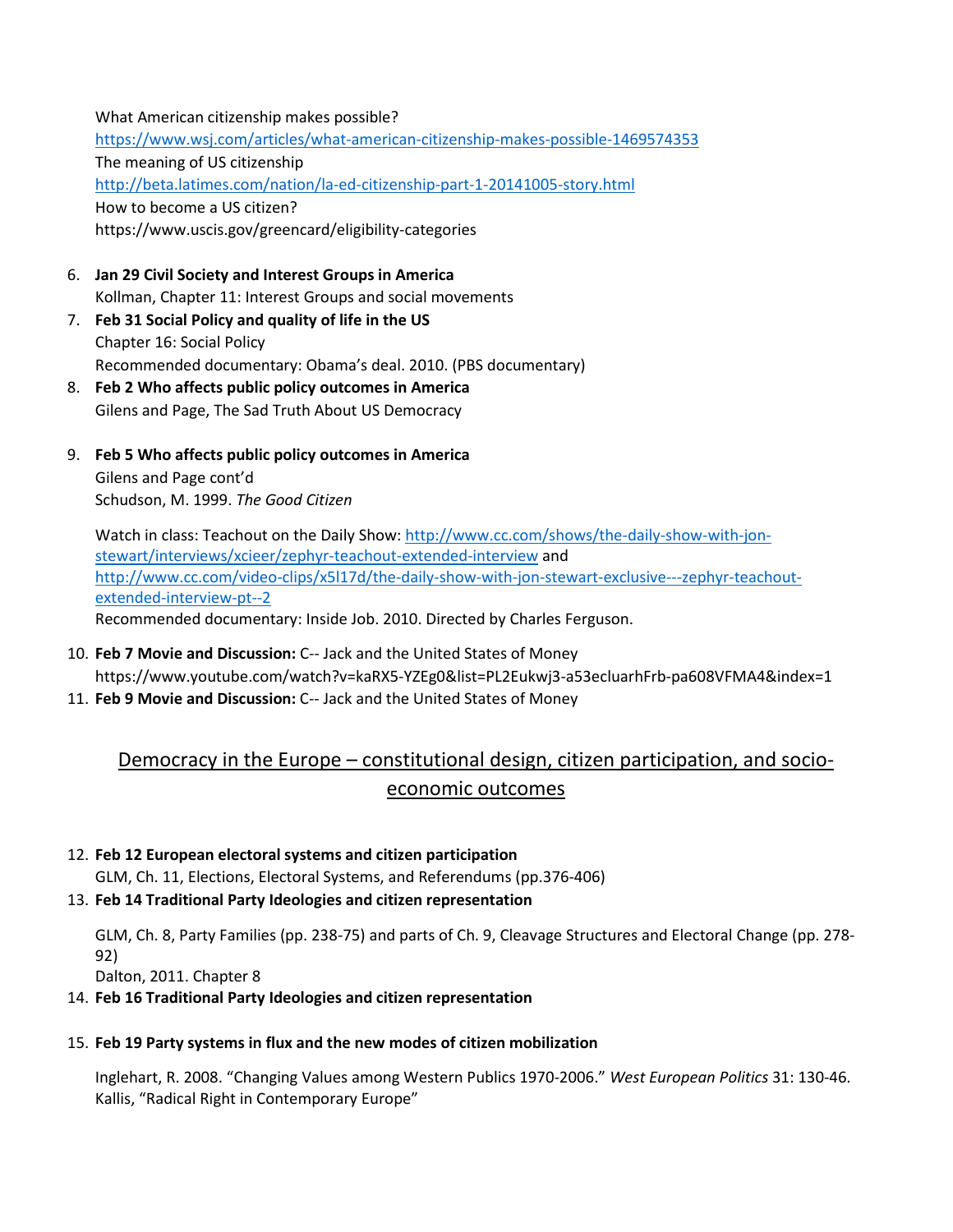[http://file.setav.org/Files/Pdf/20150102163845\\_the-radical-right-in-contemporary-europe-pdf.pdf](http://file.setav.org/Files/Pdf/20150102163845_the-radical-right-in-contemporary-europe-pdf.pdf) From Pegida to Syriza: The rise of radical Europe <https://www.youtube.com/watch?v=jtuj2QvdnVE>

## 16. **Feb 21 European Welfare Politics and socio-economic outcomes**

Esping-Anderson, G. 1990. *The Three Worlds of Welfare Capitalism*. Princeton: Princeton UP, 9-34. Crepaz and Steiner, 2011, Chapter 8.

17. **Feb 23 Comparing US and European Citizens' Welfare** Esping-Anderson, G. 1990. *The Three Worlds of Welfare Capitalism*. Princeton: Princeton UP, 9-34. Lipset, S. M; G. Marks. 2000. Ch. 1 "The End of Exceptionalism?" In It Didn't Happen Here: Why Socialism

Failed in the United States.

- 18. **Feb 26 Comparing Healthcare systems** Movie Showing and discussion: Sick around the world
- 19. **Feb 28 Comparing Healthcare systems** Movie Showing and discussion: Sick around the world
- 20. **Mar 2 Welfare State Retrenchment**  Esping-Andersen, "Why we need a new welfare state?"
- 21. **Mar 5 Midterm**

# **How the EU has changed democracy in Europe? The rise of supranational politics and citizen empowerment and disempowerment**

### 22. **Mar 7 EU Origins**

Phinnemore, D. 2010. "The European Union: Establishment and Development." In *European Union Politics*, 3rd ed., eds. M. Cini & N. Perez-Solorzano Borragan. New York: Oxford UP, 32-47.

# 23. **Mar 9 EU Origins II**

Phinnemore cont'd

24. **Mar 12 EU Institutions and the role of the citizens**

McCormick, J. 2008. Ch. 1, "What is the European Union?" *Understanding the European Union*. 4th ed. New York: Palgrave, 1-22.

McCormick, J. 2008. Ch. 4. "The European Institutions." In *Understanding the European Union*. 4rd ed. New York: Palgrave, 69-93.

25. **Mar 14 EU Institutions and the role of the citizens II** McCormick cont'd

# 26. **Mar 16 Multilevel governance, the rise of the regions, and European Identity** Robyn, Richard, 2005. "Introduction: National versus Supranational Identity in Europe," In *The Changing Face of European Identity*, Routledge: Available online at: https://books.google.com/books?hl=en&lr=&id=wGp\_AgAAQBAJ&oi=fnd&pg=PP1&dq=supranational+identit y&ots=zDI6E4CpaZ&sig=cVx1cPFWYkaIWdRdkhjiRI1U8XA#v=onepage&q=supranational%20identity&f=false

### 27. **Mar 19 Spreading the democratic experience: EU Enlargement and citizen rights in an (ever) growing Union**

Barnes, I. & P. Barnes. 2010. "Enlargement." In European Union Politics, 3rd ed., eds. M. Cini & N. Perez-Solorzano Borragan. New York: Oxford UP, 418-435.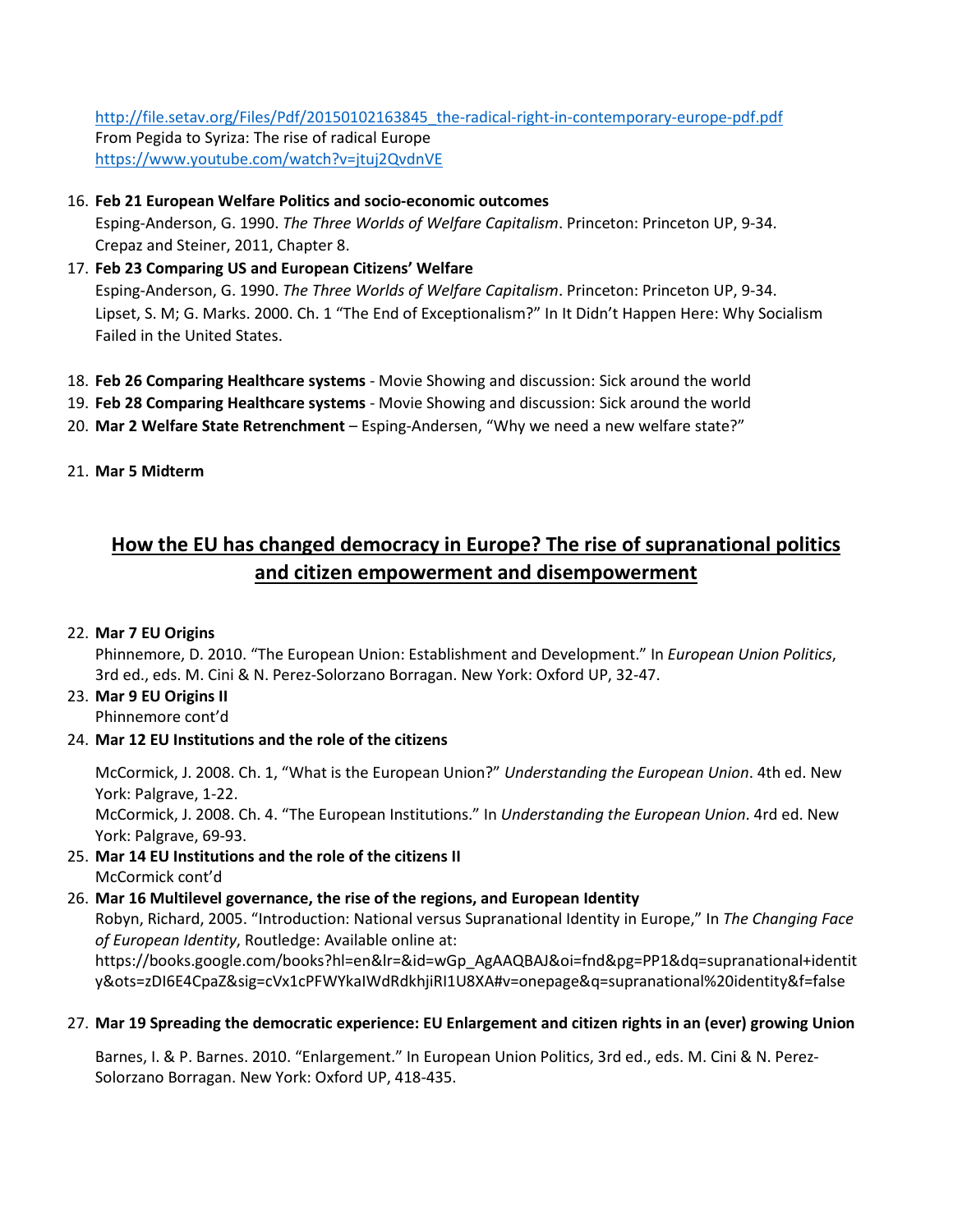Moravcsik, A.; M. Vachudova. 2003. "National Interests, State Power, and EU Enlargement," East European Politics and Society 17: 42-57.

28. **Mar 21 Spreading the democratic experience: EU Enlargement and citizen rights in an (ever) growing Union**  Barnes, I. & P. Barnes cont'd

"In the Nick of Time: Survey of EU enlargement." *The Economist* (28 Mar 2008). Recommended movie: The Lives of Others

29. **Mar 23 TBA**

**March 26 – 30 Spring Break**

# 30. **Apr 2 Final paper and debate guidelines**

### 31. **Apr 4**. **The Democratic Deficit….or Simply a Big-Time Image Problem?**

Dobson, L. & amp; A. Weale. 2003. "Governance and Legitimacy." In E. Bomberg & amp; A. Stubb, eds. The European Union: How Does it Work? New York: Oxford UP, 156-73. Moravcsik, A. 2002. "In Defense of the Democratic Deficit: Reassessing Legitimacy in the European Union,' JCMS, 40(4): 603-24.

Hix, S. 2008. What's Wrong with the European Union and How to Fix It? Polity Press: Malden, MA, 1-27.

- 32. **Apr 6 TBA**
- 33. **Apr 9 Presentations**
- 34. **Apr 11 Presentations**
- 35. **Apr 13 EU Immigration**

Dragostinova, Theodora, 2016. "Refugees or Immigrants: The Migration Crisis in Europe in historical perspective"

<http://origins.osu.edu/article/refugees-or-immigrants-migration-crisis-europe-historical-perspective>

### 36. **Apr 16 The Politics of Immigration in Europe**

The political costs of immigration: [https://www.youtube.com/watch?v=ZQGe0Ys](https://www.youtube.com/watch?v=ZQGe0Ys-b4U)-b4U The political response to immigration: https://www.youtube.com/watch?v=YnYzcl4QRgY

- 37. **Apr 18 Political influences by EU – Does the EU bring better governance for European citizens?** Pop-Eleches, Grigore and Philip Levitz (2010). Why No Backsliding? The EU's Impact on Democracy and Governance Before and After Accession. Comparative Political Studies 43: 457.
- 38. **Apr 20 Political influences by EU – Does the EU bring better governance for European citizens?**  Pop-Eleches cont'd
- 39. **Apr 23 Civil Society and the role of the EU in empowering citizen's in oversight of public policy** Boerzel and Buzogany (2010). Governing EU accession in transition countries: The role of non-state actors. Acta Politica Volume 45, Issue 1-2
- 40. **Apr 25 Civil Society and the role of the EU in empowering citizen's in oversight of public policy** Boerzel and Buzogany cont'd
- 41. **Apr 27 European Economic and Monetary Integration and its effect on citizen welfare in the European core and the periphery**